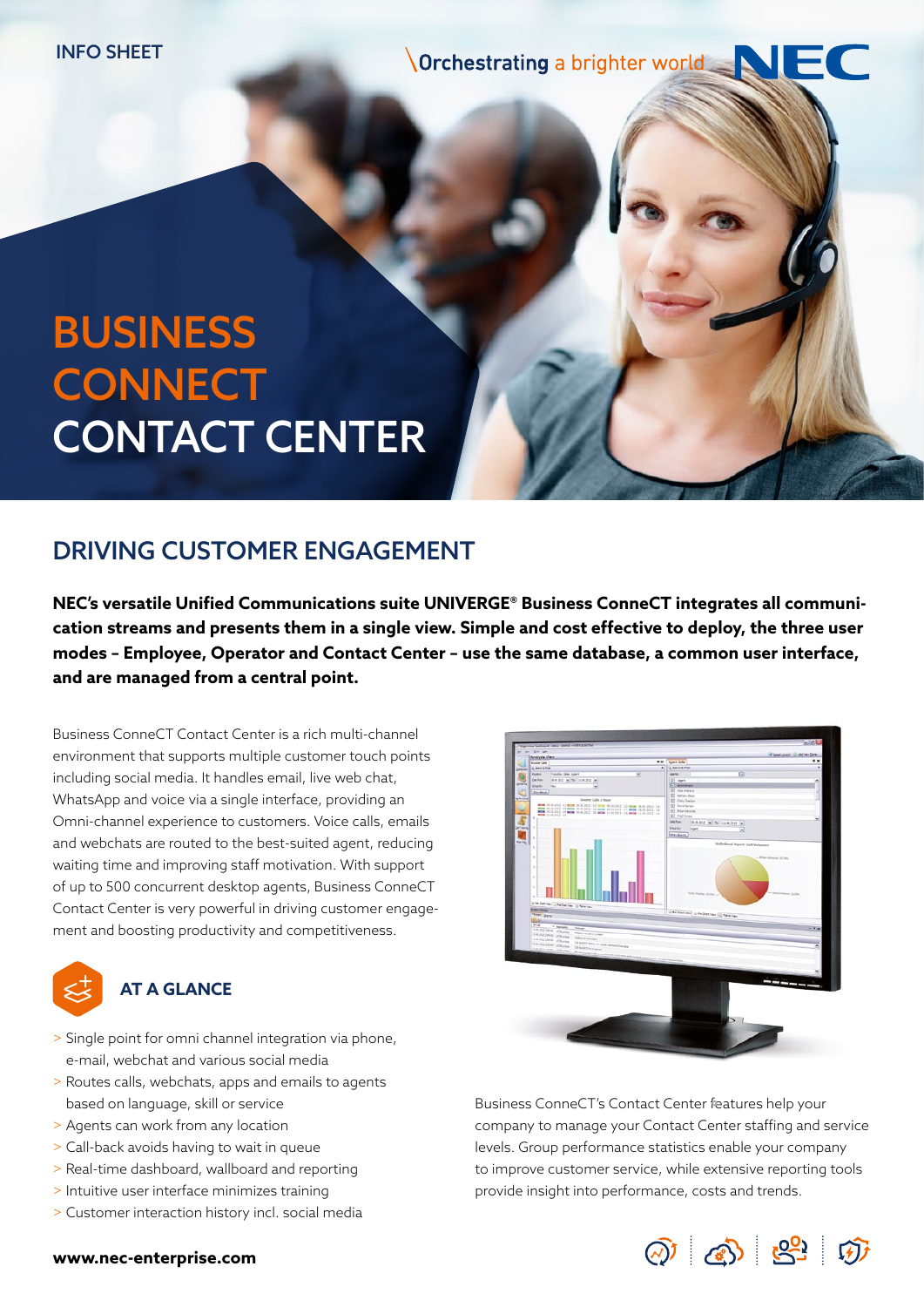#### **BUSINESS CONNECT CONTACT CENTER**

The single point of contact supports efficient multi-channel interaction via telephone, web chat, social media or email. Calls, emails, web chats, and WhatsApps are routed to the best skilled agent based on the requested service or language of the customer. Important customers can be automatically routed always to the same agent.



### **CONNECT THE FIRST TIME RIGHT**

Business ConneCT Contact Center guides callers and routes email traffic to the best-suited employee, reducing waiting time and improving staff motivation. Contact Center agents are provided with additional information, such as the language in which to greet a caller.

Skills-based routing ensures calls are transferred only to those agents with the best-matched skill set. If no agent with the required skill set is available, an automated attendant can provide callers with a choice of alternative options.

Each customer call or email reaches the right person, first time, every time! Every employee, wherever he is, can act as agent while doing other tasks. All agents have access to advanced Unified Communications functions like Presence Management, Instant Messaging, DECT and Mobile Messaging.



#### **THE POWER OF SOCIAL MEDIA**

Business ConneCT Social media integrates with a WhatsApp service provider to allow customers to communicate in real time with agents using WhatsApp, similar to Webchat.

Integrating Webchat and Social Messaging into your Contact Center offers your customers utmost convenience and allows them to communicate in real time with your agents using the application of their choice. This does not only significantly enhance the quality and success of customer engagement – with typically higher customer satisfaction and business value – but also increases the efficiency of your operations.



#### **EFFECTIVE & PRODUCTIVE WEBCHAT**

Do not lose customers due to unanswered questions any longer. Get in touch with people on your website and start a conversation that matters. Create a more personal connection with your website visitors, point them in the right direction and increase your sales and customer satisfaction.

With the Business ConneCT Contact Center customer live chat interface you can serve your customers at the moment they are ready for business or at the point where they are in need of support. You can illustrate your comments by means of a graph or image, and experience shows that with webchat most cases are resolved on the spot. Business ConneCT Contact Center turns any call center, service or support desk into a highly sophisticated Customer Experience Center

Business ConneCT Contact Center webchat technology is very powerful and yet simple to install and operate, with the live chat interface matched to your website and brand style. Webchat is very cost effective as your agents can chat with several people at a time. Typically one webchat agent talks with 10 times more people than a phone agent. In addition, with a full-page view history for each visitor, you will be up to speed by the time your customers click 'Chat'.

No surprise that when it comes to sales, web chatters are 4 times more likely to convert than a regular website visitor and average order values are typically 25% higher.



#### **COMPLETE CUSTOMER HISTORY**

In the agent's chat conversation window, the date of the message is included and social media chats including received attachments are stored in the database. Both voice and social media chats (WhatsApp) are combined in the customer history, so that when a customer contacts the Contact Center, the agent will see the complete customer's history, including WhatsApp and attachments.

Agents are provided with additional caller information, such as a customer's account code, the language in which to greet him/her or any other customer information



Co-browsing stands short for 'Collaborative Browsing' and allows screen sharing on a website – without downloading and installing any additional software. Co-Browsing streamlines communication between customer and agent through advanced, hassle-free screen optimized for the use on websites and web applications. It allows customer service agents to join customers browsing on your digital platforms. Join customers on your website, gain mutual context quickly, and lead customers to quality solutions. With just a single click, connect with individual customers instantly and get on the same page. Turn a regular call into a sales call. Show the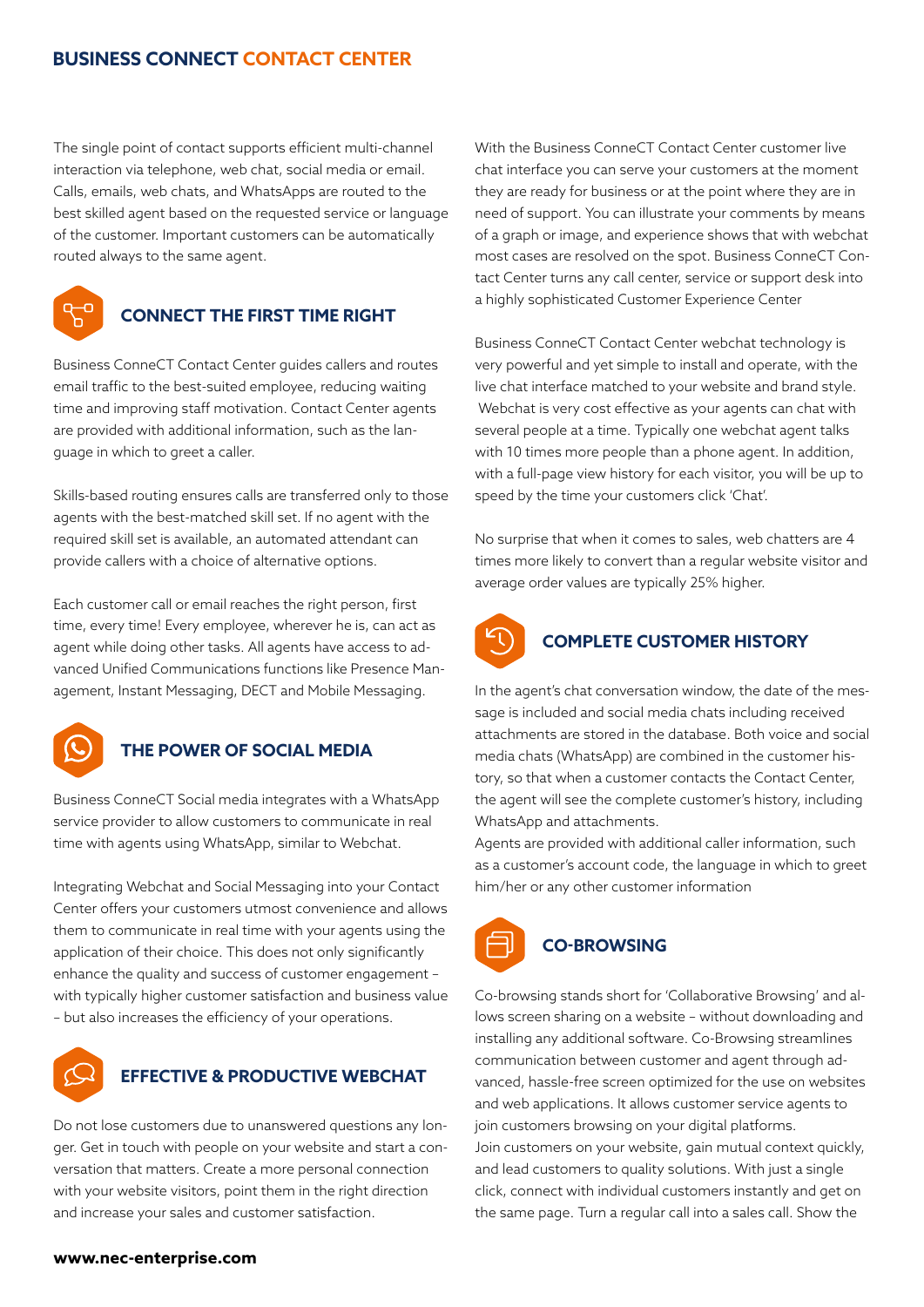**Orchestrating a brighter world** 



customer around your website and give them visual cues, just as you would in a physical store or when sitting next to them. Optionally an Agent can take control within the website session and navigate the visitor through the site.



#### **REDUCE WAITING TIMES & LOST CALLS**

Estimated waiting time or position in queue information provides callers the possibility to make an informed decision to be called back or leave a voicemail.



#### **WORKFLOW OPTIMISATION**

Integrating contact center operations with all relevant business processes is crucial in coping with market dynamics. NEC's UNIVERGE Integration Platform combined with Business ConneCT Contact Center enables flexible and easy integration of applications as well as design and speedy adaptation of workflows and processes.



#### **INCREASE SERVICE LEVELS**

Customers can be transferred, even during out of office hours. Alternatively, they can get the option to be called back or leave a voicemail. Agents can work from any location: in the office, from home or elsewhere. Real-time Supervisor Dashboard, Soft Wallboard and Reporting provide important metrics to optimize your Contact Center.



#### **EASY TO USE AND HIGHLY FLEXIBLE**

Little or no user training is necessary thanks to Business ConneCT's intuitive user interface. The application is easy to deploy, customize and maintain. Agents, Supervisors and Contact Center features can be added simply via licenses. Business ConneCT enables you to maximize your business performance by back office integrations with CRM and ERP solutions.

 $\odot$   $\odot$   $\odot$   $\odot$ 

# **UNIVERGE BUSINESS CONNECT**

## UNIFY ALL COMMUNICATION STREAMS AND EMPOWER YOUR BUSINESS